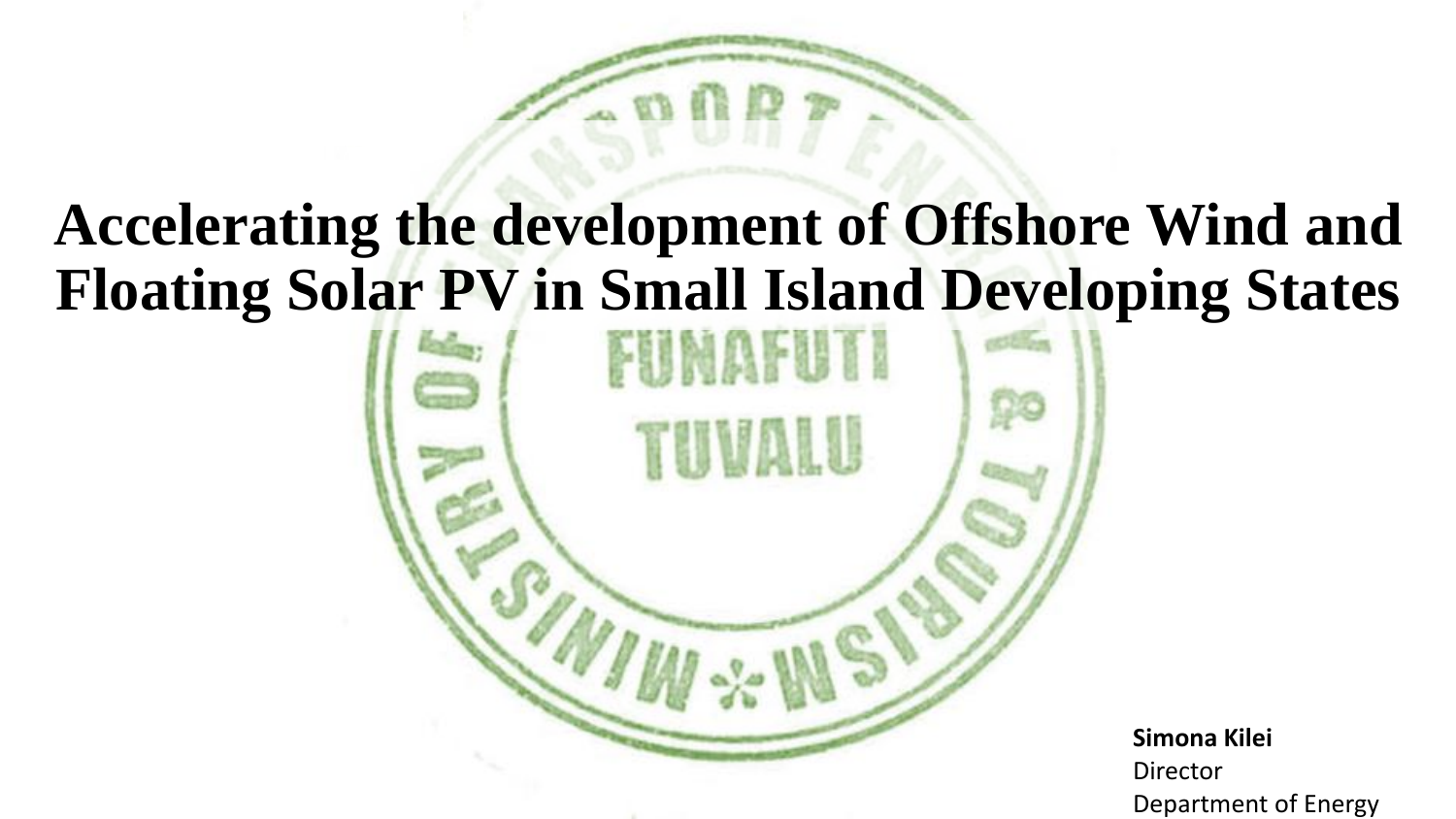

## **Tuvalu**

**Situated:** South Pacific Land area: 26 km2 (10 sq mi) 3<sup>rd</sup> smallest country **EEZ**: 749,790 km2 (289,500 sq mi) 38th largest **Highest elevation:** 4.6 metres (15 ft) **Population:** 11,365

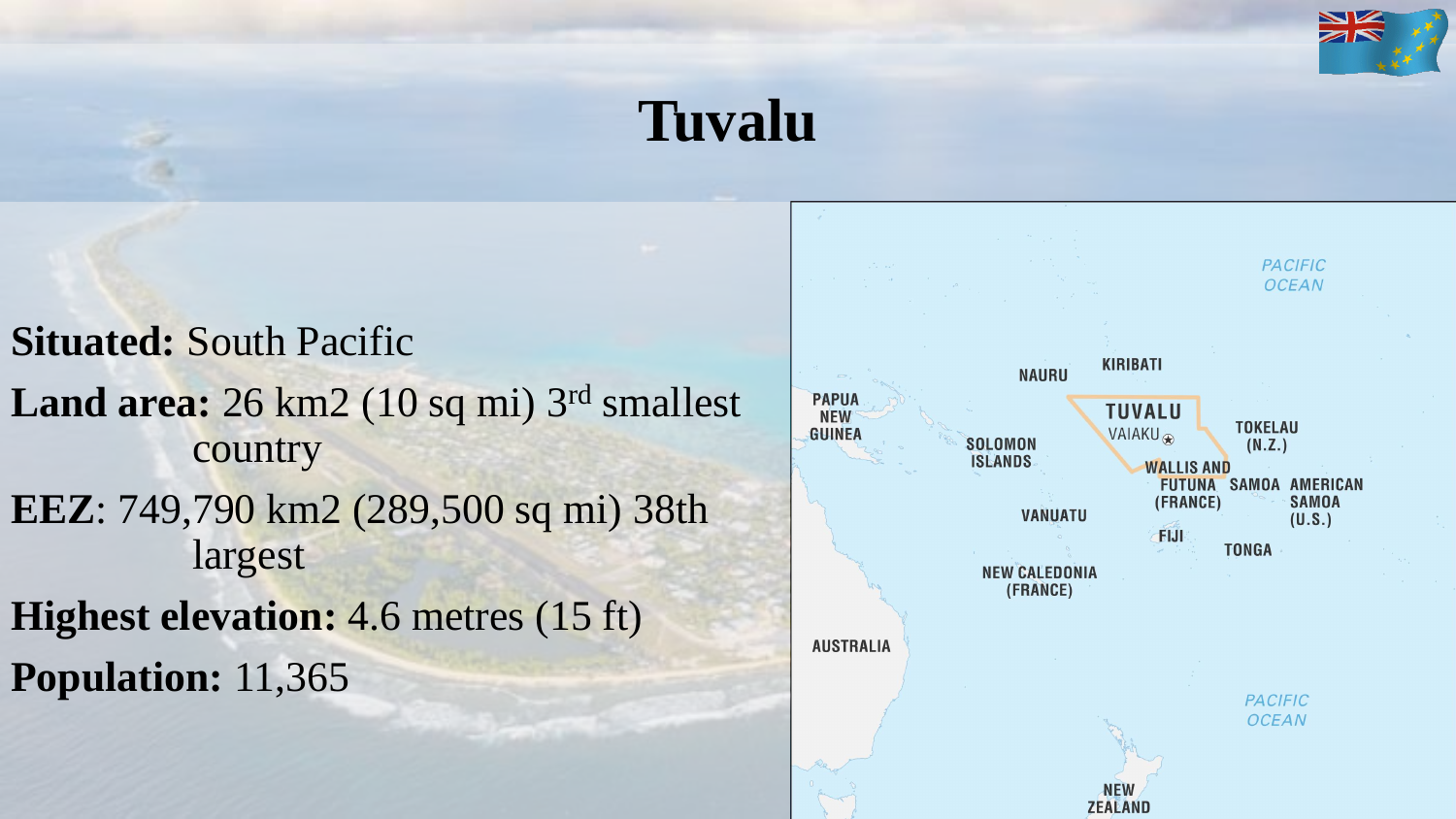# **Tuvalu Intended Nationally Determined Contributions (INDC)**

### Tuvalu commits to reduction of emissions of green- house gases from the **electricity generation** (power) sector, **by 100%, ie almost zero emissions by 2025**

Tuvalu's indicative quantified economy-wide target for a reduction in total emissions of GHGs from the entire **energy sector** to **60% below 2010 levels by 2025**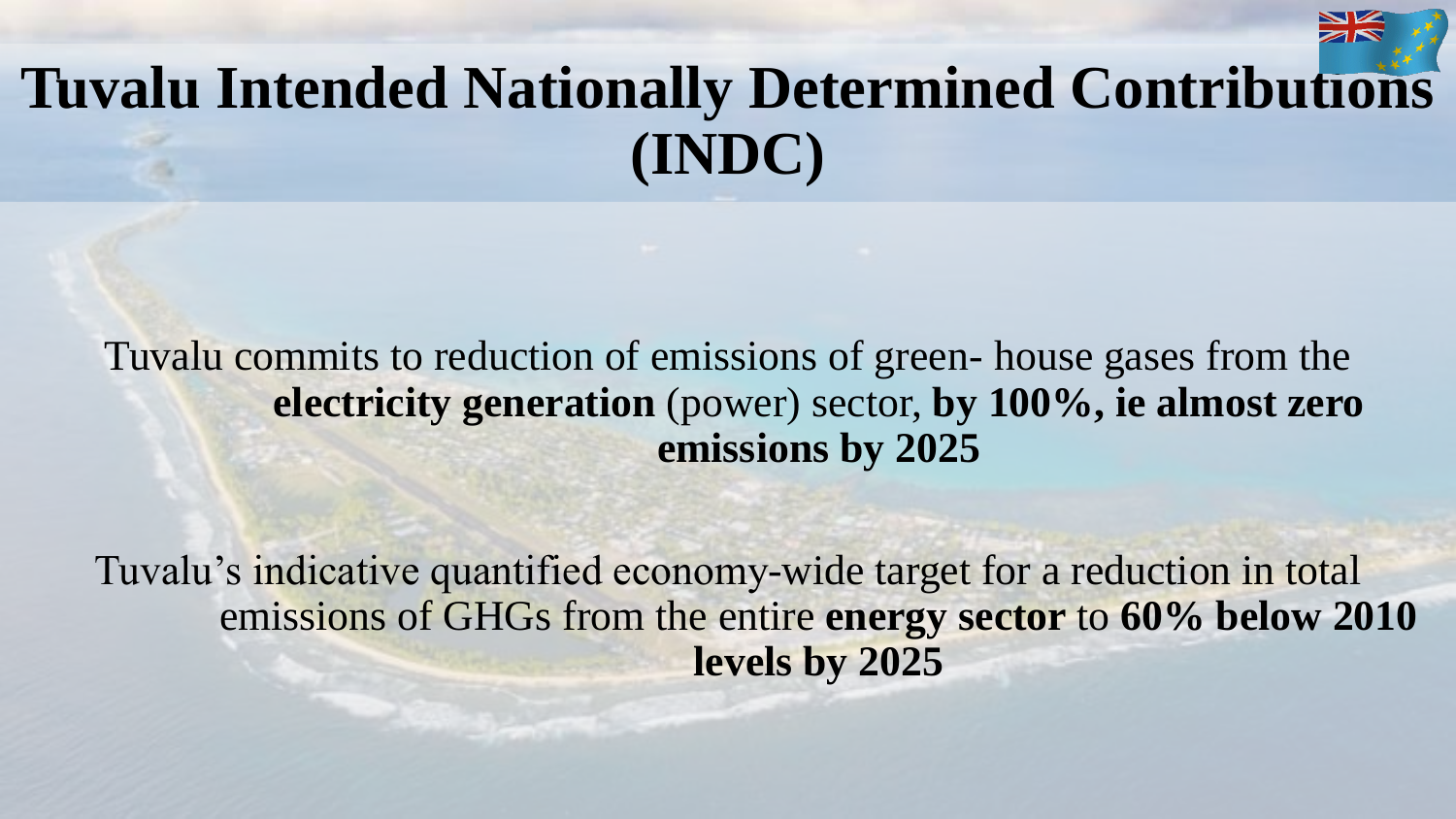**What are the Government's plans and priorities for offshore wind and floating solar PV? What are the actions that are required to deploy these technologies?**

Tuvalu priorities going offshore Land issues Offshore floating solar PV in Nukufetau island Floating solar PV in a Tafua pond on the Capital

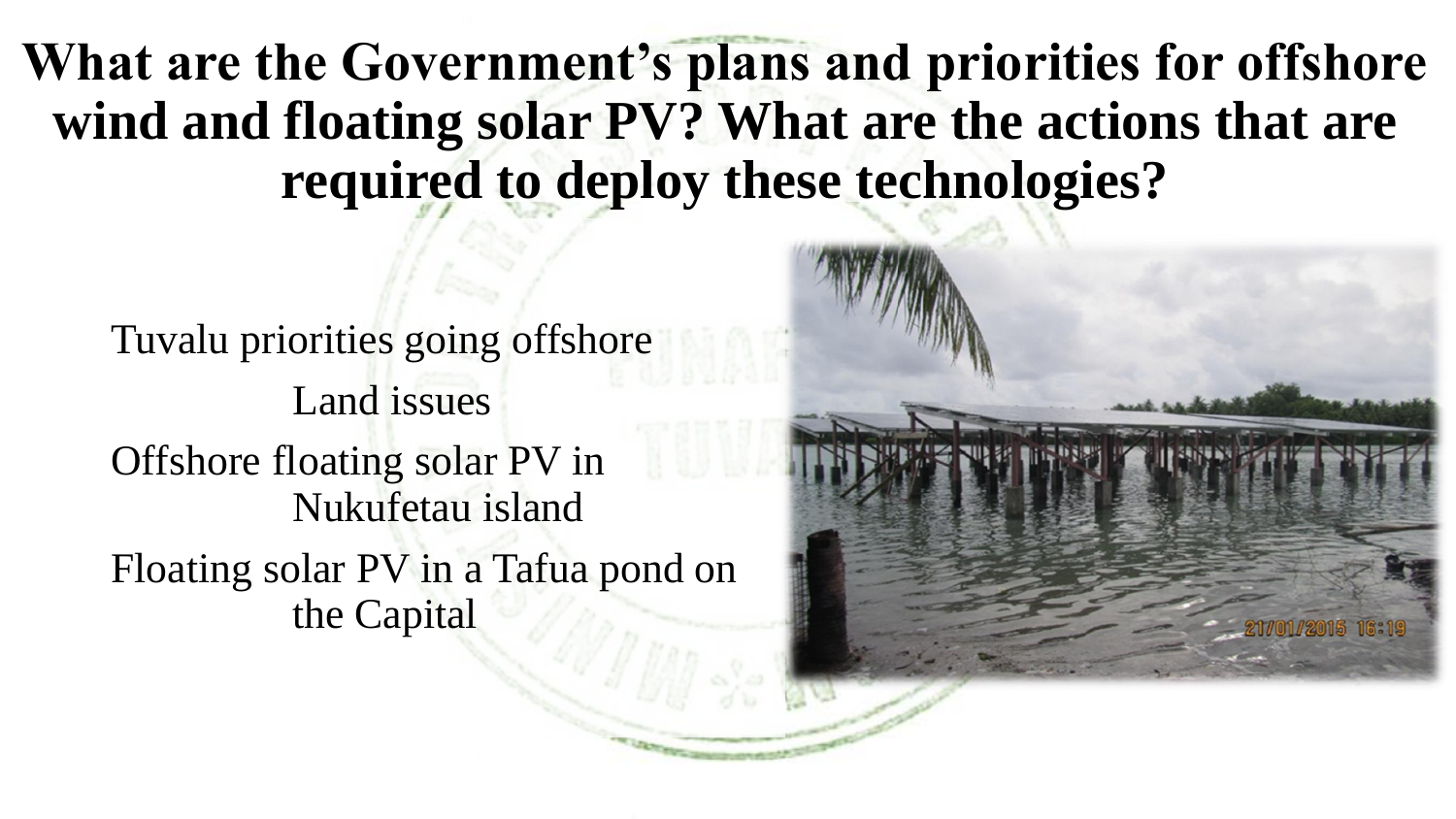### **What are the research opportunities in Pacific SIDS?**

### **Offshore wind and floating solar PV is the future**

Research has been conducted on inland wind potential and it deemed viable

No research has been on the offshore wind and solar PV (fixed or floating foundation)

Possibility to have offshore farms on atoll islands with lagoon islands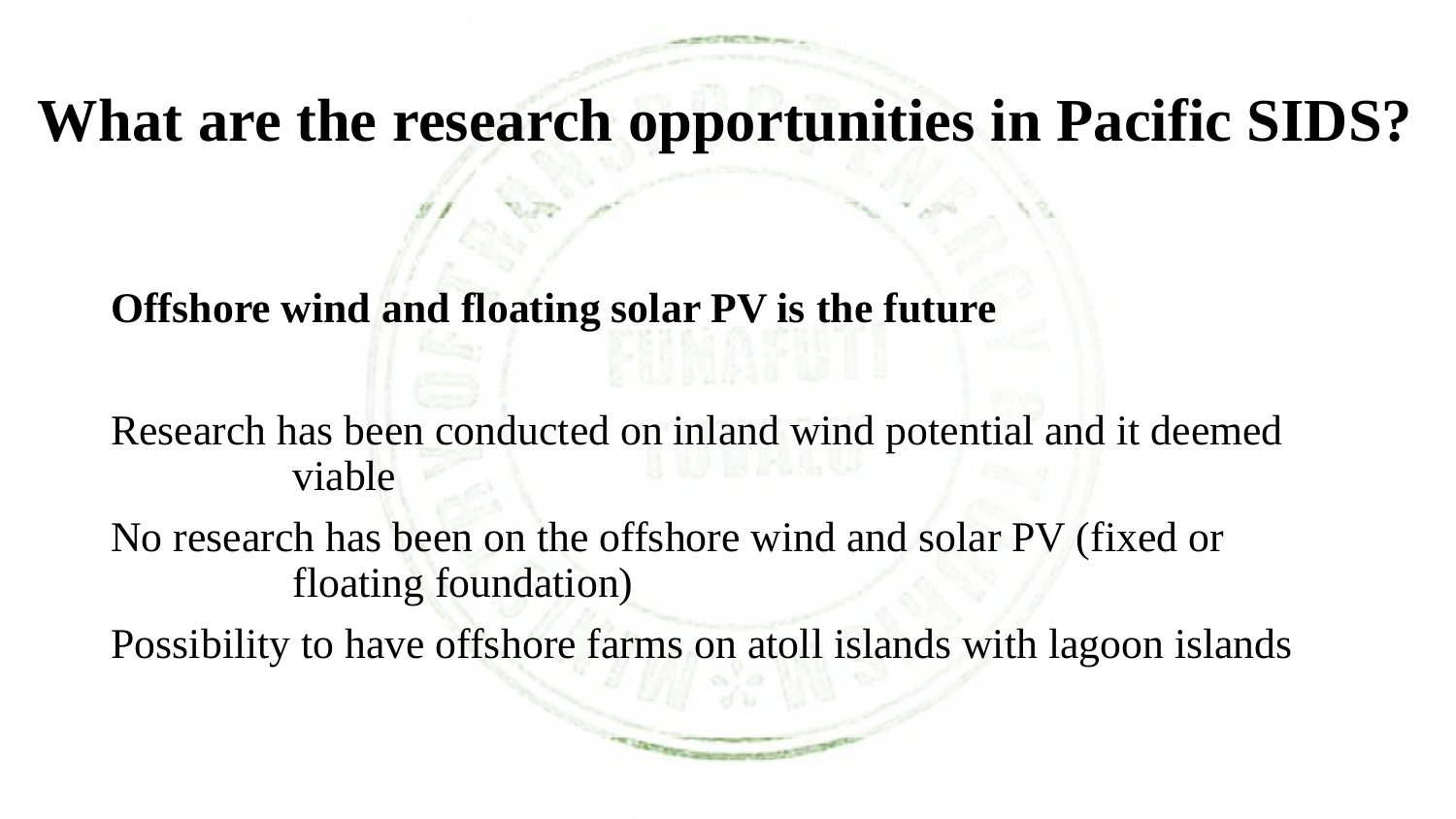## **What are the partnerships that are lacking?**

### Funding, funding, funding

#### Research work on the possibility of these